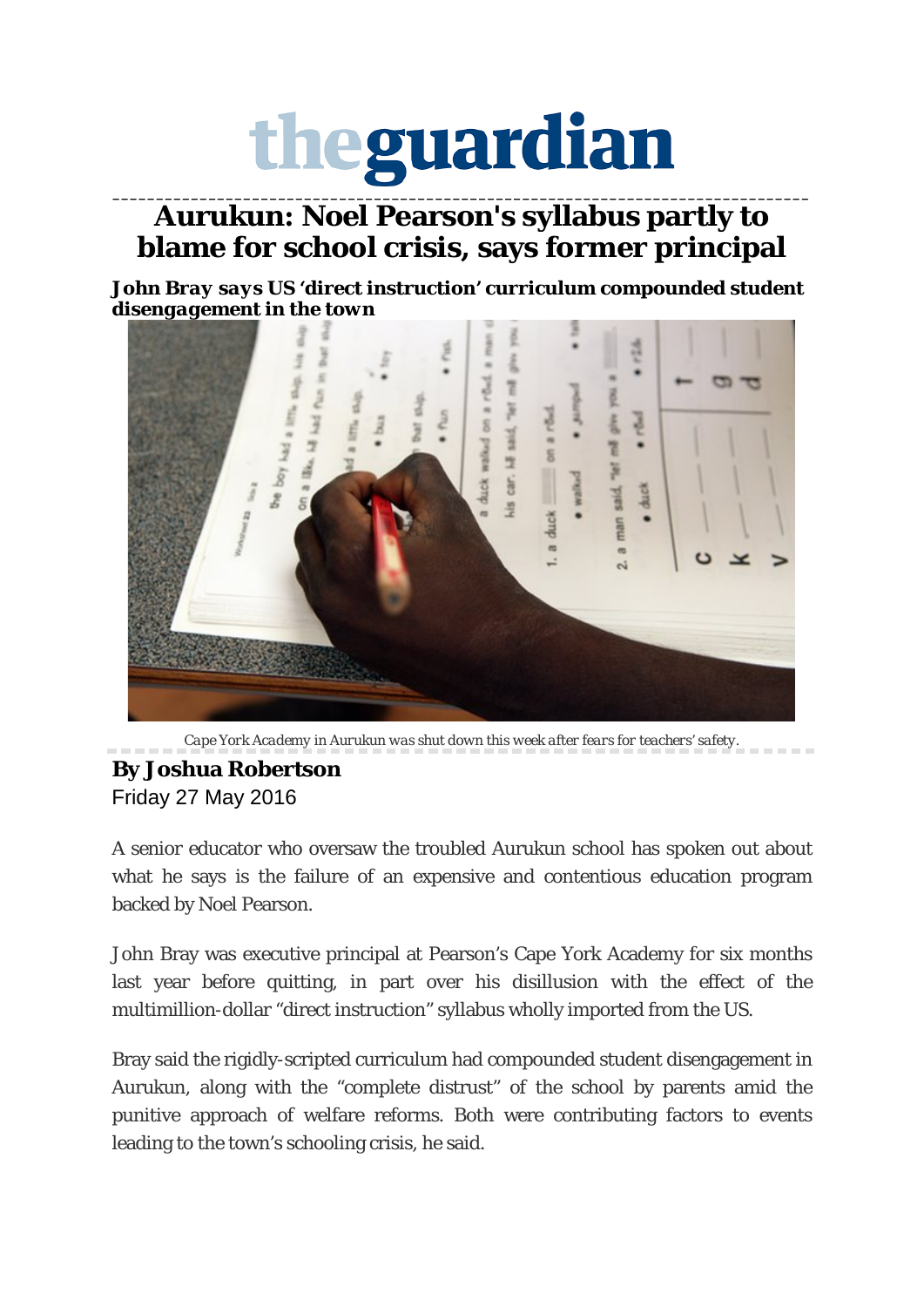Bray said touted literacy and numeracy improvements under the program when compared to other schools in Cape York with regular state funding did not justify the cost.

"[Direct instruction] is inappropriate and the evidence is clear," Bray told Guardian Australia.

The primary school was shut down this week until next term, after teachers evacuated Aurukun for the second time this month over safety fears.

They were triggered by a series of alleged violent carjackings of the school principal, Scott Fatnowna, and targeted attacks on teachers' accommodation by local youths.

The school's closure prompted federal MP Warren Entsch to describe Aurukun as a "failed social experiment", with hundreds of millions of dollars spent on programs advocated by Pearson representing "poor value for money".

Pearson in return has accused Entsch of not achieving enough for the community and said Aurukun was "the Afghanistan of teaching.

He has blamed police for a lack of enforcement and criticised the state government for the standard of teacher accommodation and its decision to close down the school, saying a minority of youthful troublemakers had controlled it like "puppeteers".

In a statement on Friday, Pearson said it was "astounding to see that the school is now the scapegoat of what is very clearly a law, order and policing problem".

"Many ignorant statements have been made in the last 24 hours claiming that the education model has failed in Aurukun," he said.

"The naysaying nonsense is not supported by verified evidence about student participation and achievement, and the important place the school plays in the slow path to restoring social norms in Aurukun."

Pearson said school attendance rates had gone backwards in recent years after a peak of 75% in early 2011.

But he said this was "undercut by grog and community violence" and was "still well above pre-[Cape York welfare reforms] averages of less than 40%".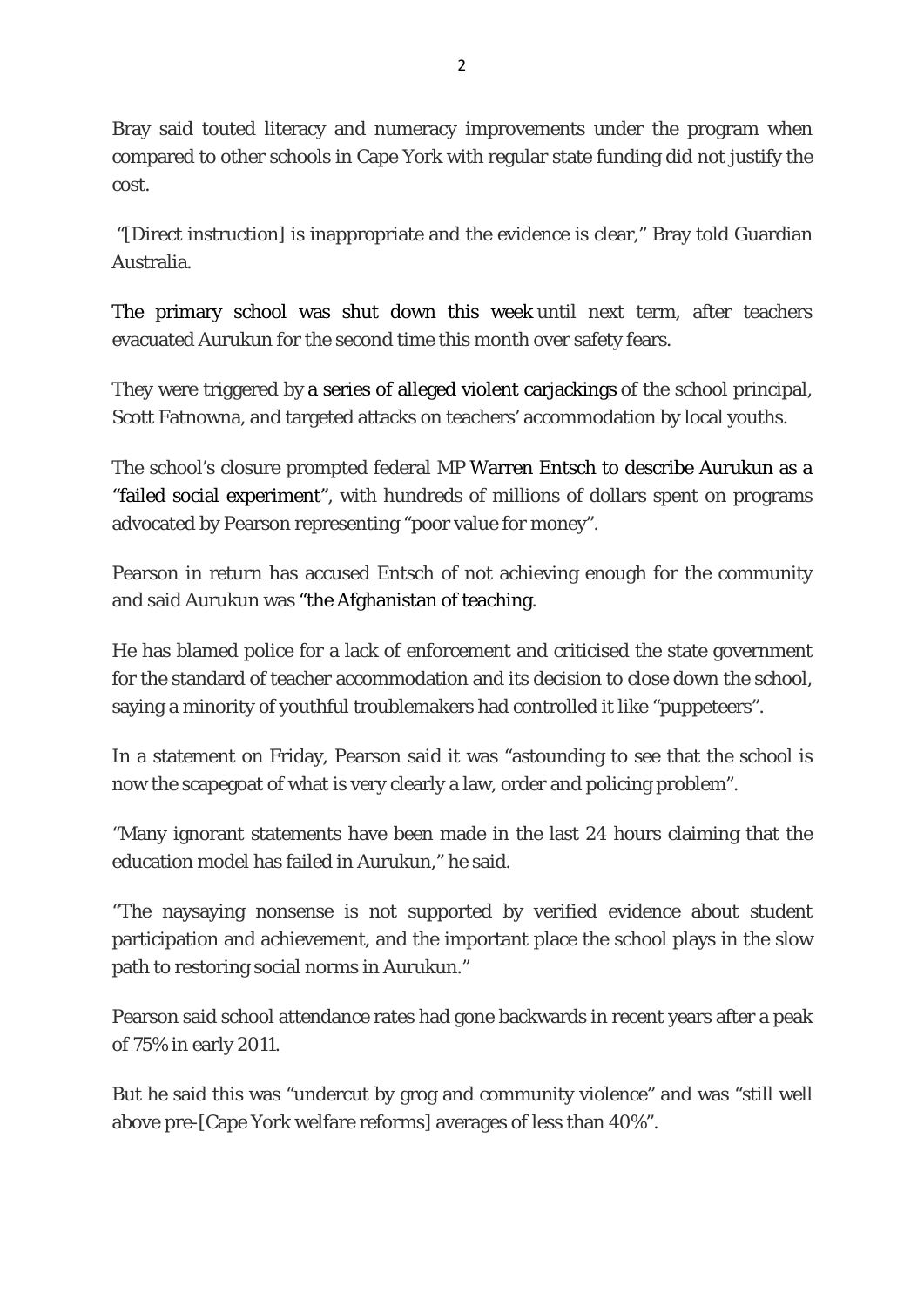Bray, who at the Cape York Academy oversaw schools at Aurukun, Coen and Hopevale, is the first educator involved with the direct instruction program to speak publicly.

Bray said he agreed the school "has to be the centerpiece of the community but if the school is a beacon in the community, it should be the best place in the world kids want to come to".

"If it was, you'd have 100% attendance, wouldn't you? Which means something's not working.

"You've got teachers working their arses off up there doing a great job under an approach that is obviously not working."

Despite there being a new building available for secondary education at the school, Aurukun teenagers only have the option of going to boarding school elsewhere. Pearson has called for the expansion of a placement program that has put other teenagers to work in abattoirs and as fruit pickers. There are estimates of up to 70 disengaged secondary school-age children in Aurukun.

Bray said about a third of Aurukun students suffered "severe mental health issues due to trauma" and that the curriculum had failed to address this.

"It needs to be a relationship-based approach before you do anything else – forget about bloody literacy and numeracy for a moment," he said.

The literacy and numeracy gains – which followed attendance rates – were underwhelming given "the amount of funding put into it", he said.

"When you compare [it] to other Indigenous communities, like Pormpurraw, which is just across the Cape, they've got a quarter of the funding from the state government and they're ripping it," he said.

Naplan results from 2014 showed Pormpurraw, with a similar remote Indigenous profile, outperformed Aurukun on all five measures among year three students. It had 79% to Aurukun's 61% above the national minimum standard in reading; 93% to 34% in writing; 93% to 63% in grammar; 73% to 55% in spelling; and 87% to 76% in numeracy.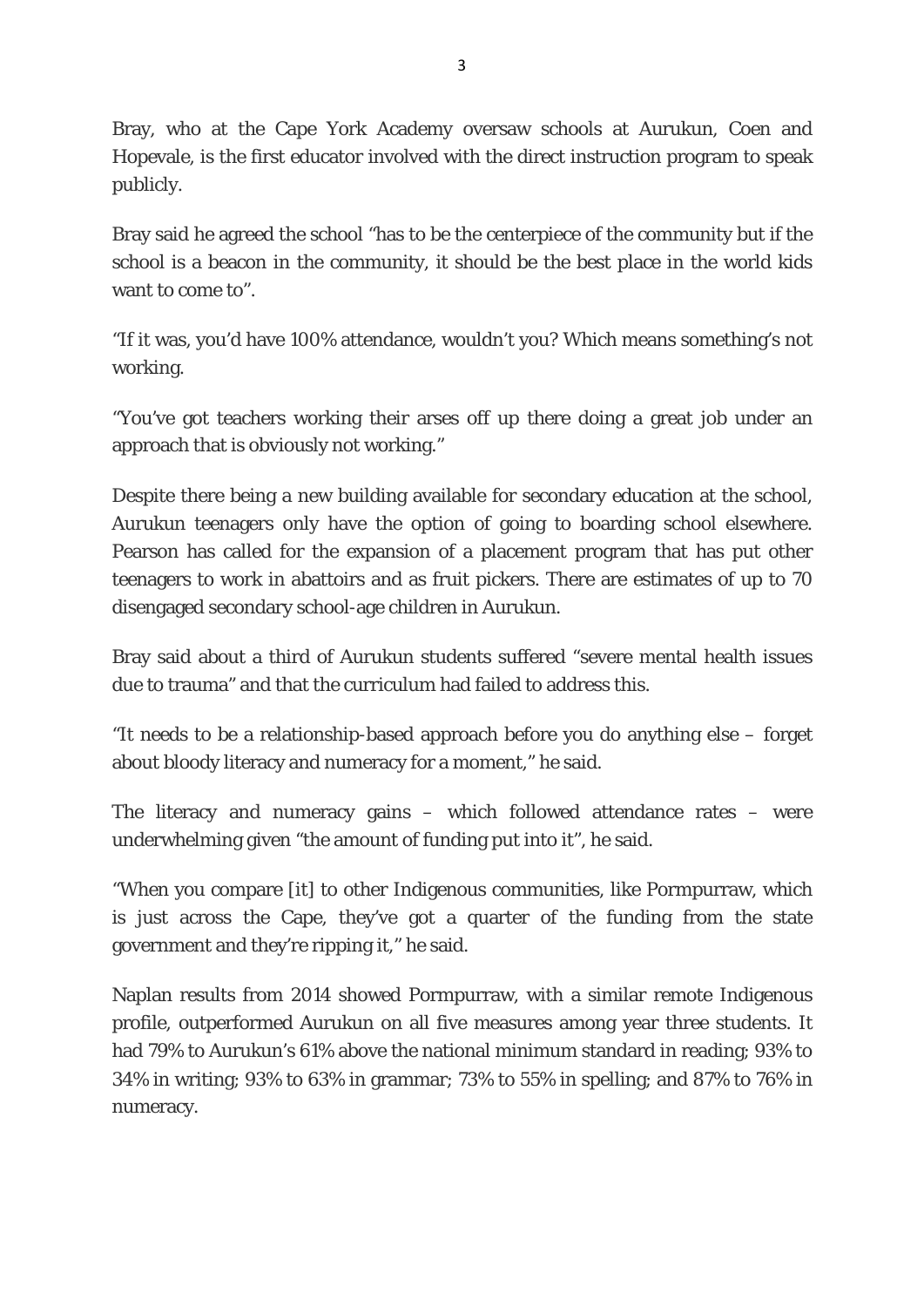Pormpurraw did so using the regular Australian curriculum. It is involved in a teacher training program run by the Stronger Smarter Institute, for which Bray began working in October.

The institute was founded by respected Indigenous educator Chris Sarra, who said he also felt compelled to speak about widespread teacher disquiet with direct instruction now Aurukun had reached a crisis point.

"I've been to conferences where I've had teachers come up to me afterwards and break down and cry because they just feel like they've had it jammed down their throats and they feel like they can't speak out about it because it just blows up in their face and they get abused," Sarra told Guardian Australia.

"One of the great tragedies in all of this is not only kids disengaging but exceptional quality teachers disengaged and walking away as well.

"What's needed to transform remote schools is the best quality, top-gun teachers, and jamming the direct instruction program down their throats has directly caused the best quality teachers to walk away."

Direct instruction was introduced by the Cape York Academy six years ago with \$8m in funding, originally from the state government, and then \$22m in 2014 by the Abbott government for a rollout to other remote schools.

Entsch said he "nearly choked" when he found out his own government was funding the rollout and predicted some Indigenous students would suffer under it.

Sarra said Pearson's comparison of Aurukun to Afghanistan showed an "incredibly naïve understanding about the realities on the ground there".

"I wonder how long he can keep up this kind of tactic of distracting people from what the real issue is," he said.

The "off the shelf" direct instruction syllabus been criticised for its culturally inappropriate, US-centric features.

A 2013 report for the Australian council for education research found that school staff and community members widely reported positive outcomes from the initiative. But these outcomes "specially around student learning [had] proven difficult to